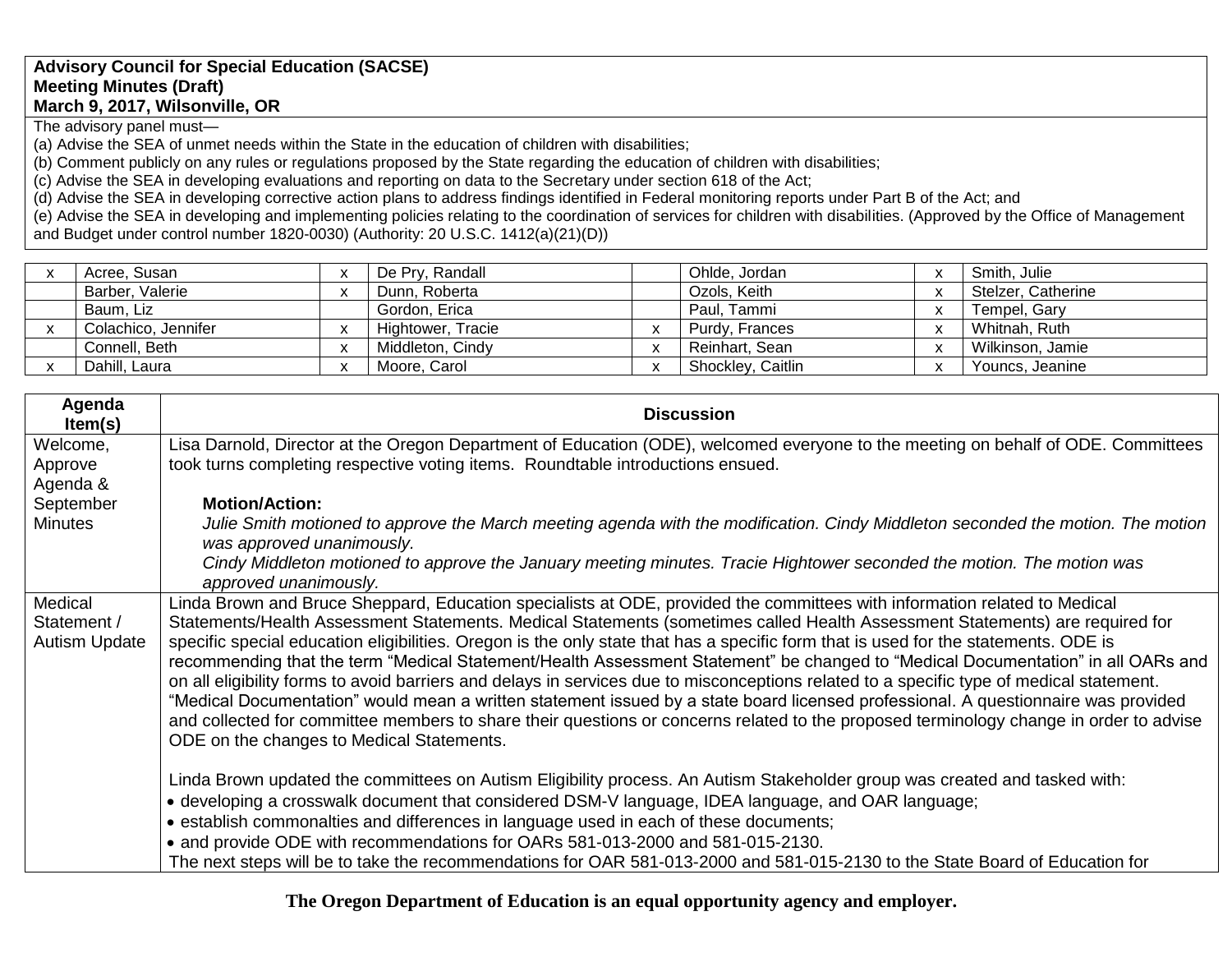|                                                     | consideration.                                                                                                                                                                                                                                                                                                                                                                                                                                                                                                                                                                                                                                                                                                                                                                                                                                                                                                                                                                                                                                                                                                                                                                                 |
|-----------------------------------------------------|------------------------------------------------------------------------------------------------------------------------------------------------------------------------------------------------------------------------------------------------------------------------------------------------------------------------------------------------------------------------------------------------------------------------------------------------------------------------------------------------------------------------------------------------------------------------------------------------------------------------------------------------------------------------------------------------------------------------------------------------------------------------------------------------------------------------------------------------------------------------------------------------------------------------------------------------------------------------------------------------------------------------------------------------------------------------------------------------------------------------------------------------------------------------------------------------|
|                                                     | For more information or further questions, please contact Linda Brown at linda.brown@state.or.us or Bruce Sheppard at<br>bruce.sheppard@state.or.us.                                                                                                                                                                                                                                                                                                                                                                                                                                                                                                                                                                                                                                                                                                                                                                                                                                                                                                                                                                                                                                           |
| <b>Early Hearing</b><br>Detection<br>Identification | Heather Morrow-Almeida and Shelby Atwill, Oregon Health Authority (OHA), spoke about intervention services for all children with<br>hearing loss. Heather Morrow-Almeida provided information about Early Hearing Detection Identification (EHDI). The goal of the EHDI is<br>to assure that all Oregon newborns receive a hearing screening by one month of age, infants who refer on newborn screening receive<br>diagnostic evaluation by three months of age and infants diagnosed with loss are enrolled into early intervention services by six months of<br>age. Hearing loss is the most common birth defect, occurring at a rate of three in every 1,000 children. The first months of life are a<br>critical period for developing speech and language skills. Early identification of a hearing loss and appropriate intervention enhances a<br>child's potential for speech and language development. Information about the current evaluation process and the proposed evaluation<br>and rational for those proposals was provided on a handout to the committees. Shelby Atwill spoke out the recommended proposed<br>changes for Oregon Administrative Rule (OAR) 581-015-2150. |
|                                                     | If you have any further questions or need more information please contact Heather Morrow-Almeida at Heather.R.MORROW-<br>ALMEIDA@state.or.us or Shelby Atwill at shelby.n.atwill@state.or.us.                                                                                                                                                                                                                                                                                                                                                                                                                                                                                                                                                                                                                                                                                                                                                                                                                                                                                                                                                                                                  |
| <b>SSIP Update</b>                                  | Stella Brown, Mariana Praschnik, and Renee Van Norman, Education Specialists at ODE, provided a high overview of the phases of the<br>SSIP. Stella Brown requested that members answer two questions on that ODE is superficially seeking feedback on. Those questions<br>are: "How can data literacy amongst parents be increased so that they can be more informed and involved stakeholders?" and "How can<br>social-emotional, approaches to learning, and child development literacy be increased so families receiving EI/EICSE services can be<br>more informed and involved stakeholders?" The committees broke into smaller groups to discuss the questions and the handouts were<br>collected to be given to Stella Brown for use in advising the SSIP.                                                                                                                                                                                                                                                                                                                                                                                                                              |
|                                                     | Stella Brown can be contacted at stella.brown@state.or.us.                                                                                                                                                                                                                                                                                                                                                                                                                                                                                                                                                                                                                                                                                                                                                                                                                                                                                                                                                                                                                                                                                                                                     |
| Kindergarten<br>Assessments                         | Holly Dalton (formerly Peterson), Early Literacy & Math Specialist at ODE, spoke about the Kindergarten Assessment. She provided a<br>handout that has kindergarten assessment resources and spoke about the skills that are going to be assessed 2017-2018: Early Literacy;<br>Early Math, and Approaches to Learning.                                                                                                                                                                                                                                                                                                                                                                                                                                                                                                                                                                                                                                                                                                                                                                                                                                                                        |
|                                                     | If you have any questions or need more information please contact Holly Dalton at holly peterson@state.or.us.                                                                                                                                                                                                                                                                                                                                                                                                                                                                                                                                                                                                                                                                                                                                                                                                                                                                                                                                                                                                                                                                                  |
| Public<br>Comment                                   | There was no public comment.                                                                                                                                                                                                                                                                                                                                                                                                                                                                                                                                                                                                                                                                                                                                                                                                                                                                                                                                                                                                                                                                                                                                                                   |
| <b>Working Lunch</b>                                | The committees merged and discussed transition services between early childhood and school age.                                                                                                                                                                                                                                                                                                                                                                                                                                                                                                                                                                                                                                                                                                                                                                                                                                                                                                                                                                                                                                                                                                |
| School<br>Nursing/<br>Medicaid                      | Ely Sanders, Sexual Health and School Health Education Specialist at ODE, spoke about the school nursing in Oregon. It's important to<br>consider nursing services within the IEP plans.                                                                                                                                                                                                                                                                                                                                                                                                                                                                                                                                                                                                                                                                                                                                                                                                                                                                                                                                                                                                       |
| <b>TSPC Update</b>                                  | Jantina Clifford, University of Oregon, provided an update around the Teacher Standards and Practices Commission (TSPC) regarding<br>endorsement for Early Intervention. She provided background about hiring Early Intervention (EI) and Early Childhood Special Education<br>Specialist (ECSE) specialists and the criteria that was required before and after January 1, 2016.                                                                                                                                                                                                                                                                                                                                                                                                                                                                                                                                                                                                                                                                                                                                                                                                              |
|                                                     | There was great concern with the changes in licensure to require licenses authorized from birth to age 3 were missing. She presented to<br>both the SACSE and SICC last year about these changes. A higher education consortium was formed and a letter was sent, requesting                                                                                                                                                                                                                                                                                                                                                                                                                                                                                                                                                                                                                                                                                                                                                                                                                                                                                                                   |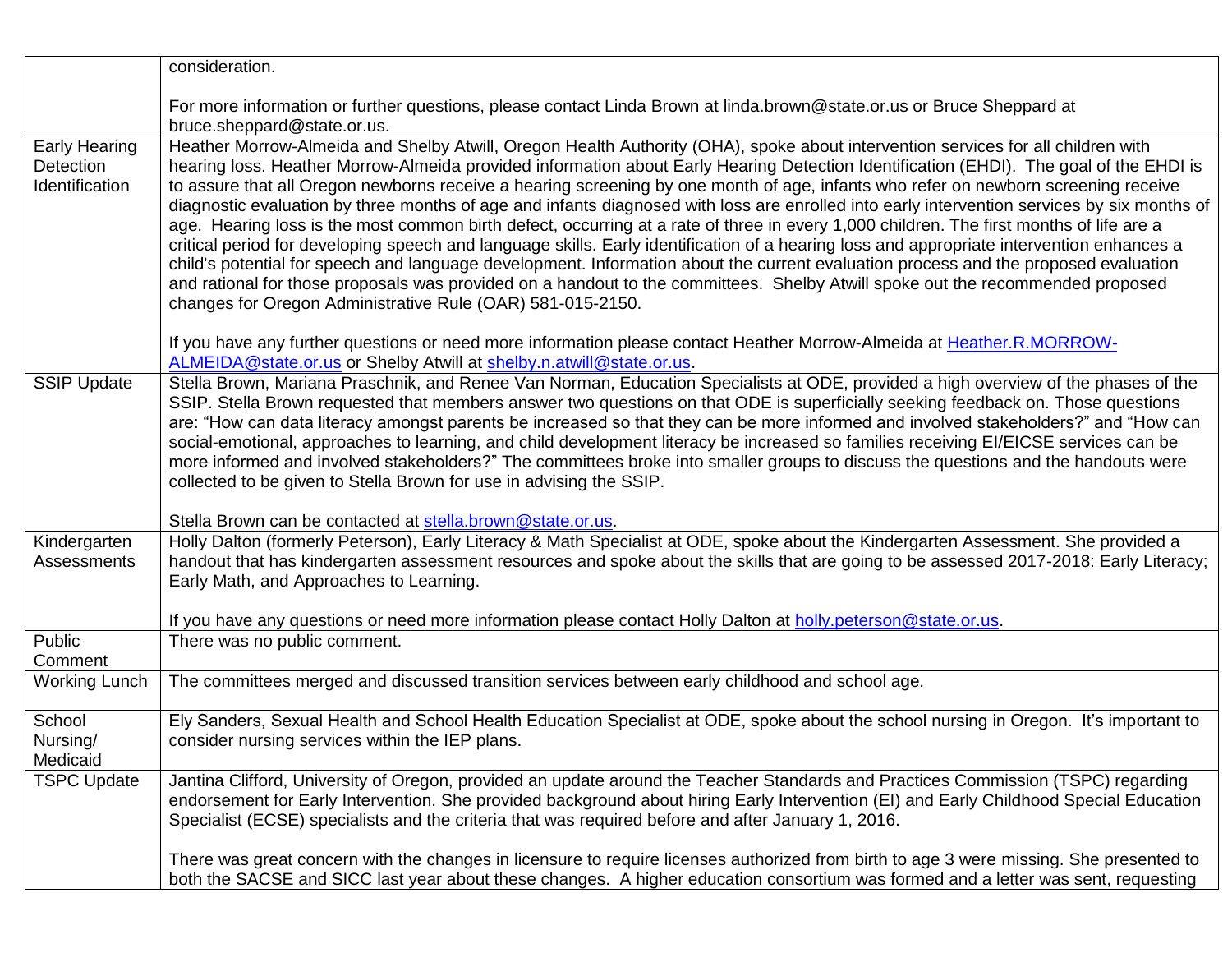|                                                                                 | changes to these licensure. The higher education consortium and the ODE met with TSPC. They proposed rule revisions to change the<br>start age of EI endorsement from "age 3" to "birth". They also proposed defining "Pre-K" as "Birth to age 5". More information is provided<br>in the handout that was give to the groups.<br>These proposed changes are open for public comment until March 24, 2017. The public hearing is on March 22nd at 4:00 pm.                                                                                                                                                                                                                                                                                                                                                                                                                                                                                                                                                                                                                                                                                                                                                                                                                                                                                                                                                                                                                                                                                                                                                                                                                                                                                                                                                                                                                                                                                                                                                                                                                                                                                                                                                                                                                                                                                                                                                                                                                                                                                                                                                                                                                                                                                                                            |
|---------------------------------------------------------------------------------|---------------------------------------------------------------------------------------------------------------------------------------------------------------------------------------------------------------------------------------------------------------------------------------------------------------------------------------------------------------------------------------------------------------------------------------------------------------------------------------------------------------------------------------------------------------------------------------------------------------------------------------------------------------------------------------------------------------------------------------------------------------------------------------------------------------------------------------------------------------------------------------------------------------------------------------------------------------------------------------------------------------------------------------------------------------------------------------------------------------------------------------------------------------------------------------------------------------------------------------------------------------------------------------------------------------------------------------------------------------------------------------------------------------------------------------------------------------------------------------------------------------------------------------------------------------------------------------------------------------------------------------------------------------------------------------------------------------------------------------------------------------------------------------------------------------------------------------------------------------------------------------------------------------------------------------------------------------------------------------------------------------------------------------------------------------------------------------------------------------------------------------------------------------------------------------------------------------------------------------------------------------------------------------------------------------------------------------------------------------------------------------------------------------------------------------------------------------------------------------------------------------------------------------------------------------------------------------------------------------------------------------------------------------------------------------------------------------------------------------------------------------------------------------|
|                                                                                 | Comments should be emailed to TSPC.RuleTestimony@state.or.us.                                                                                                                                                                                                                                                                                                                                                                                                                                                                                                                                                                                                                                                                                                                                                                                                                                                                                                                                                                                                                                                                                                                                                                                                                                                                                                                                                                                                                                                                                                                                                                                                                                                                                                                                                                                                                                                                                                                                                                                                                                                                                                                                                                                                                                                                                                                                                                                                                                                                                                                                                                                                                                                                                                                         |
|                                                                                 | The proposed rule change will be considered for permanent rulemaking changes at the TSPC on April 6-7, 2017.                                                                                                                                                                                                                                                                                                                                                                                                                                                                                                                                                                                                                                                                                                                                                                                                                                                                                                                                                                                                                                                                                                                                                                                                                                                                                                                                                                                                                                                                                                                                                                                                                                                                                                                                                                                                                                                                                                                                                                                                                                                                                                                                                                                                                                                                                                                                                                                                                                                                                                                                                                                                                                                                          |
| <b>DD Eligibility</b><br>Update /<br><b>EI/ECSE</b><br><b>Funding</b><br>Update | Nancy Johnson-Dorn, Director of Early Intervention / Early Childhood Special Education at ODE, spoke about the Developmental Delay<br>(DD) Eligibility. The DD eligibility age is currently birth through age 5. After extensive work and outreach to Stakeholders, ODE had<br>proposed the DD Eligibility age to be extended to age 8. This was submitted to the Governor's office as a Legislative Concept (LC). The<br>Governor's Office has decided to not move forward with this LC.                                                                                                                                                                                                                                                                                                                                                                                                                                                                                                                                                                                                                                                                                                                                                                                                                                                                                                                                                                                                                                                                                                                                                                                                                                                                                                                                                                                                                                                                                                                                                                                                                                                                                                                                                                                                                                                                                                                                                                                                                                                                                                                                                                                                                                                                                             |
|                                                                                 | She spoke about the Policy Option Practice (POP) to ask for an increase in funding for EI/ECSE to increase current service levels. The<br>POP did not happen and work is being done in Legislature regarding budgets for the EI/ECSE programs.                                                                                                                                                                                                                                                                                                                                                                                                                                                                                                                                                                                                                                                                                                                                                                                                                                                                                                                                                                                                                                                                                                                                                                                                                                                                                                                                                                                                                                                                                                                                                                                                                                                                                                                                                                                                                                                                                                                                                                                                                                                                                                                                                                                                                                                                                                                                                                                                                                                                                                                                        |
|                                                                                 | She reminded the groups that there will be a Grant and Aid Bill hearing for the EI/ECSE budget next Wednesday, March 15th at 8:30 am<br>in Hearing Room F.                                                                                                                                                                                                                                                                                                                                                                                                                                                                                                                                                                                                                                                                                                                                                                                                                                                                                                                                                                                                                                                                                                                                                                                                                                                                                                                                                                                                                                                                                                                                                                                                                                                                                                                                                                                                                                                                                                                                                                                                                                                                                                                                                                                                                                                                                                                                                                                                                                                                                                                                                                                                                            |
| Legislative<br>Update                                                           | Emily Nazarov, State Board Executive Officer at ODE, provided a legislative update. Current bills that the SACSE and SICC would be<br>interested in are listed below: (Senate Bill (SB) and House Bill (HB))<br>• SB111 - Establishes grant program to assist school districts in complying with school nursing service requirements. Directs Department<br>of Education to provide specified technical assistance to school districts and education service districts related to provision of school<br>nursing services. Directs Department of Education and Oregon Health Authority to jointly convene advisory group to make<br>recommendations related to school nursing services. Declares emergency, effective July 1, 2017 if passed.<br>• HB 2649 – Directs State Board of Education to adopt by rule complaint process to report school district policy in violation of state law<br>prohibiting harassment, intimidation, bullying and cyberbullying. Directs board to adopt rules relating to complaint investigation and<br>standards to determine whether school district policy prohibiting harassment, intimidation, bullying and cyberbullying complies with and<br>is applied in accordance with state law. Directs Department of Education to establish system to track number of reported incidences of<br>harassment, intimidation, bullying or cyberbullying that occur in each school district. Declares emergency, effective July 1, 2017 if<br>passed.<br>• SB 414 – Directs Department of Education to establish school-based student threat assessment system to support school personnel in<br>conducting threat assessments of students who are at risk of engaging in violence or destructive behavior or committing self-harm or<br>suicide. Directs State Board of Education to adopt rules requiring schools to establish school-based student threat assessment teams<br>and school districts to establish community-based multidisciplinary threat assessment teams.<br>• SB 1003 – Prescribes requirements for screening tests related to dyslexia. Directs Department of Education to develop guidance<br>regarding best practices related to dyslexia intervention. Directs department to submit to interim committees of Legislative Assembly<br>report and recommendations for legislation related to screening and instructional support. Takes effect July 1, 2018 if passed.<br>• SB 263 – Limits school district's ability to require students to participate in abbreviated school day program. Prescribes requirements<br>when students do participate in abbreviated school day program.<br>• SB 264 - Requires school districts to ensure that all students of school district have equal access to educational facilities. Prohibits |
|                                                                                 | certain requirements or restrictions from being imposed on alternative education students, English language learners or special                                                                                                                                                                                                                                                                                                                                                                                                                                                                                                                                                                                                                                                                                                                                                                                                                                                                                                                                                                                                                                                                                                                                                                                                                                                                                                                                                                                                                                                                                                                                                                                                                                                                                                                                                                                                                                                                                                                                                                                                                                                                                                                                                                                                                                                                                                                                                                                                                                                                                                                                                                                                                                                       |

**The Oregon Department of Education is an equal opportunity agency and employer.**